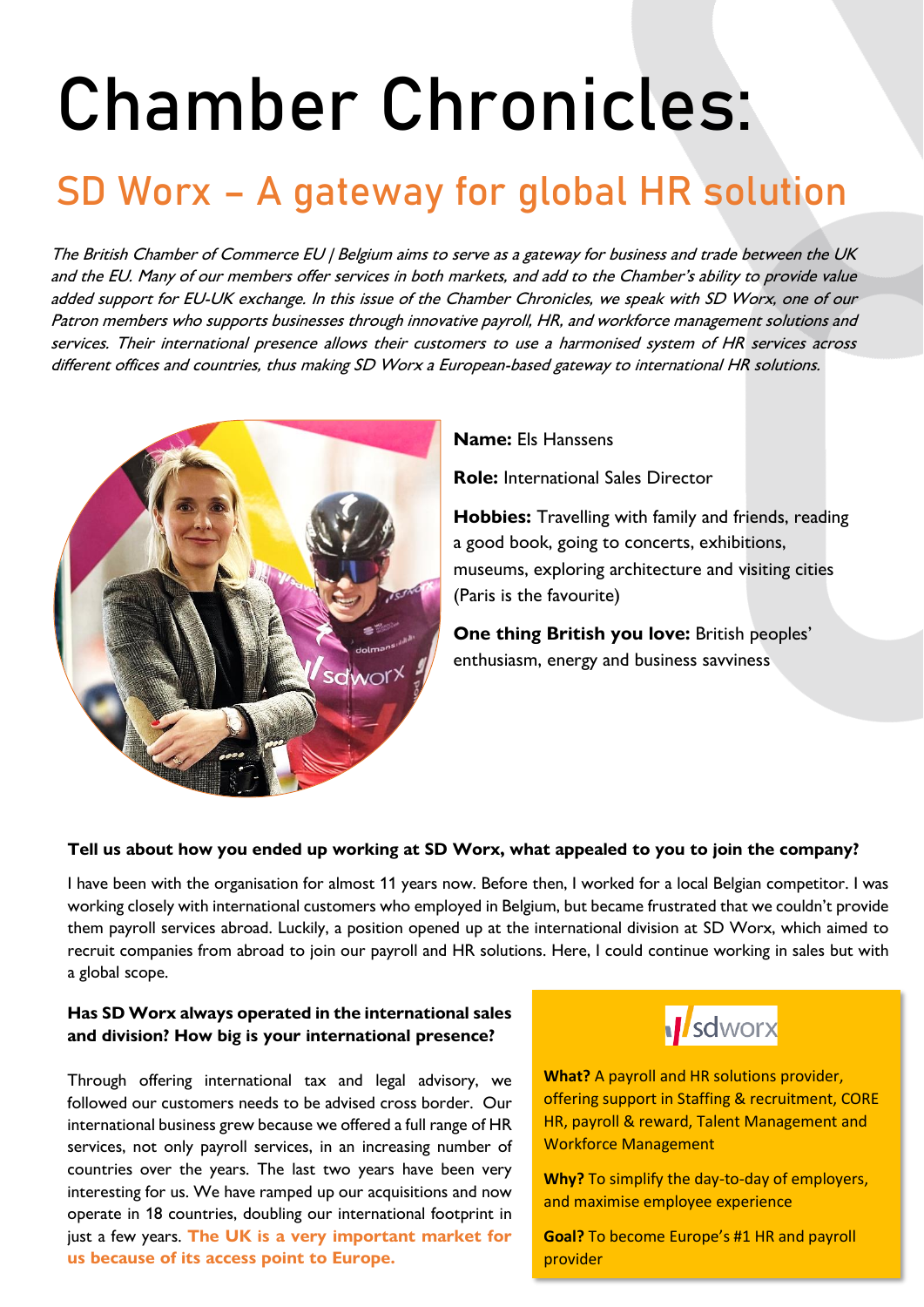Despite the UK's withdrawal from the EU, we see that entrepreneurs and companies want to keep doing business and seek to overcome the consequences of Brexit.

Our strategy is to become the number one payroll and HR provider in Europe and the large majority of our offices are located in EU countries. However, we are active in 150 countries worldwide through partnerships that extend our services outside of Europe. This enables us to have an even wider international network and grow our knowledge base. **For instance, a British company might want to hire someone in a European country, but don't know the legal process – this is where we can step in and assist from start to finish.**

**Within those 18 countries are the services you provide the same or do they differ country to country?**



The services that we provide are the same towards all countries. We keep this harmonisation to ensure that all customers are offered the same services and solutions, so that they can compare 'apples with apples'. Then of course, each organisation is unique, and we work to adapt and mirror what each customer needs. Some models provide integrated support on all levels of outsourcing, legal and tax support, and work force management, whilst others simply provide the solution itself and allow the customer to work independently.

#### **What is your favourite thing about working with SD Worx?**

I love the mixture of different nationalities I work with, driven by the scale of our business and the fact that we have such strong ambition and will to support our customers in the best way possible. We can play a significant role and add true value to our customers who look to enter or expand into European markets. I want to make sure that we share our expertise and solutions so that our companies can work in a more intelligent and organised way. I feel very fulfilled when I see how our solutions can simplify the every-day working life of our customers and their employees, and this is what keeps me going.

**"B to B to E – Business to Business to Employee**. **A major part of our service is to ensure that our employers are happy, but at the end of the day, the final users of our services and products will be their employees, and therefore our aim is to guarantee employee satisfaction."**